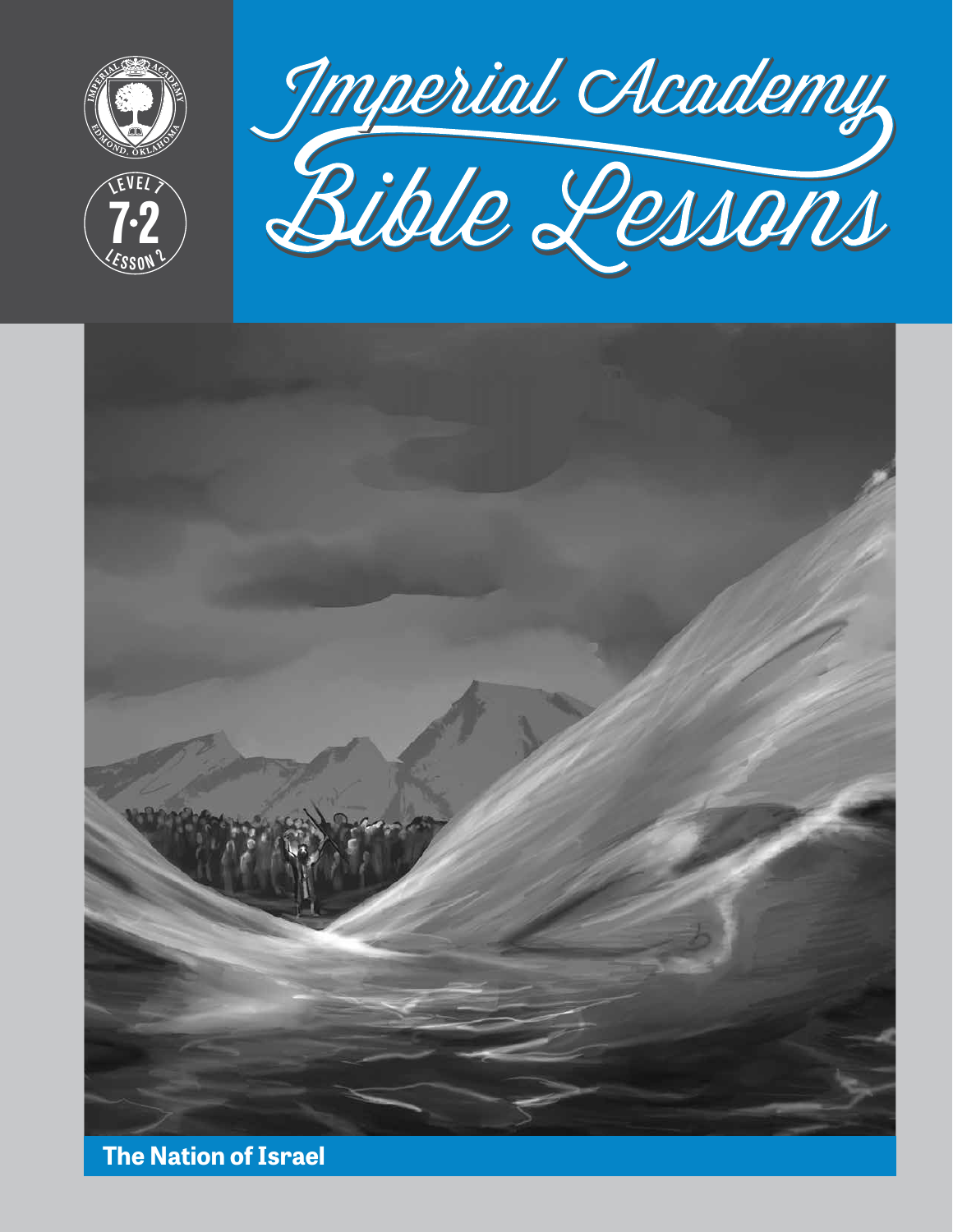# The Nation of Israel

**W**hy did God raise up the ancient nation Israel to be His *chosen people?* God says He is not a respecter of persons. So He did not select the Israelites to receive special benefits and blessings because they were His favorite. God chose Israel for a responsibility and a purpose.

About 2,000 years after Adam and Eve rejected God in the Garden of Eden, people had become so numerous and so evil that God decided to create a nation that could show the rest of the nations the blessings that come from obeying God and the curses that come from disobeying God.

God chose to work with a man named Abraham. He would test him and put him through major trials. And if he would be faithful and would draw close to God, then God would draw close to him. Abraham did exactly that: He showed faithfulness and obedience throughout his life.

God revealed His law to Abraham and to his descendants and gave them an opportunity to follow Him and to be an example to other nations.

God said Israel was like His firstborn child (Exodus 4:22). A good father does not love his firstborn more than his other children, and God does not love Israel more than He loves other nations. But He does use His firstborn as an example. If His firstborn obeys Him and other nations follow that example, it ultimately leads to establishing God's Kingdom on Earth!

In the last lesson, you learned the promises God made to Abraham, Isaac and Jacob. In this lesson, you will learn how the 12 sons of Jacob became the fathers of the twelve tribes of Israel. You will learn how these tribes grew into a mighty nation, and how this nation came to be ruled by a king after God's own heart. To

learn this amazing history, all you need is your Bible, a pencil and a prayerful attitude!

#### JOSEPH IN EGYPT

God blessed Jacob with 12 sons. His 11th son was Joseph: He was the firstborn child of Rachel, Jacob's favorite wife.

Jacob did become a respecter of persons, and he allowed himself to have a favorite son: Joseph. Joseph's 10 older brothers became jealous. As Joseph grew into a teenager, he began receiving extraordinary dreams from God about how his brothers would one day bow down to him (Genesis 37:5-9). Joseph told his brothers about these dreams, which was unwise.

Now Joseph's brothers were extremely jealous of him. They actually began to plot how to get rid of Joseph. Their opportunity came when Joseph was about 17 years old. Jacob sent Joseph to check up on his older brothers while they were herding sheep several days' journey away from home. When Joseph arrived, his brothers seized him, threw him in an empty well and then sold him to a caravan of Midianite slave traders. They told their father, Jacob, that a wild animal had killed him.

The Midianites took Joseph to Egypt and sold him to Potiphar, the captain of Pharaoh's bodyguard. Joseph had gone from being a favored son who received dreams from God to being a slave in a foreign land! But he still trusted God.

*Fill in the blanks using Genesis 39:2-5 to see what life was like for a man who was a slave—but who trusted*  God: "And the Lorp was with Joseph, and he was a *; and he was in the* 

*house of his master the Egyptian. And his master saw*  that the Lorp was with him, and that the Lorp made  *did to*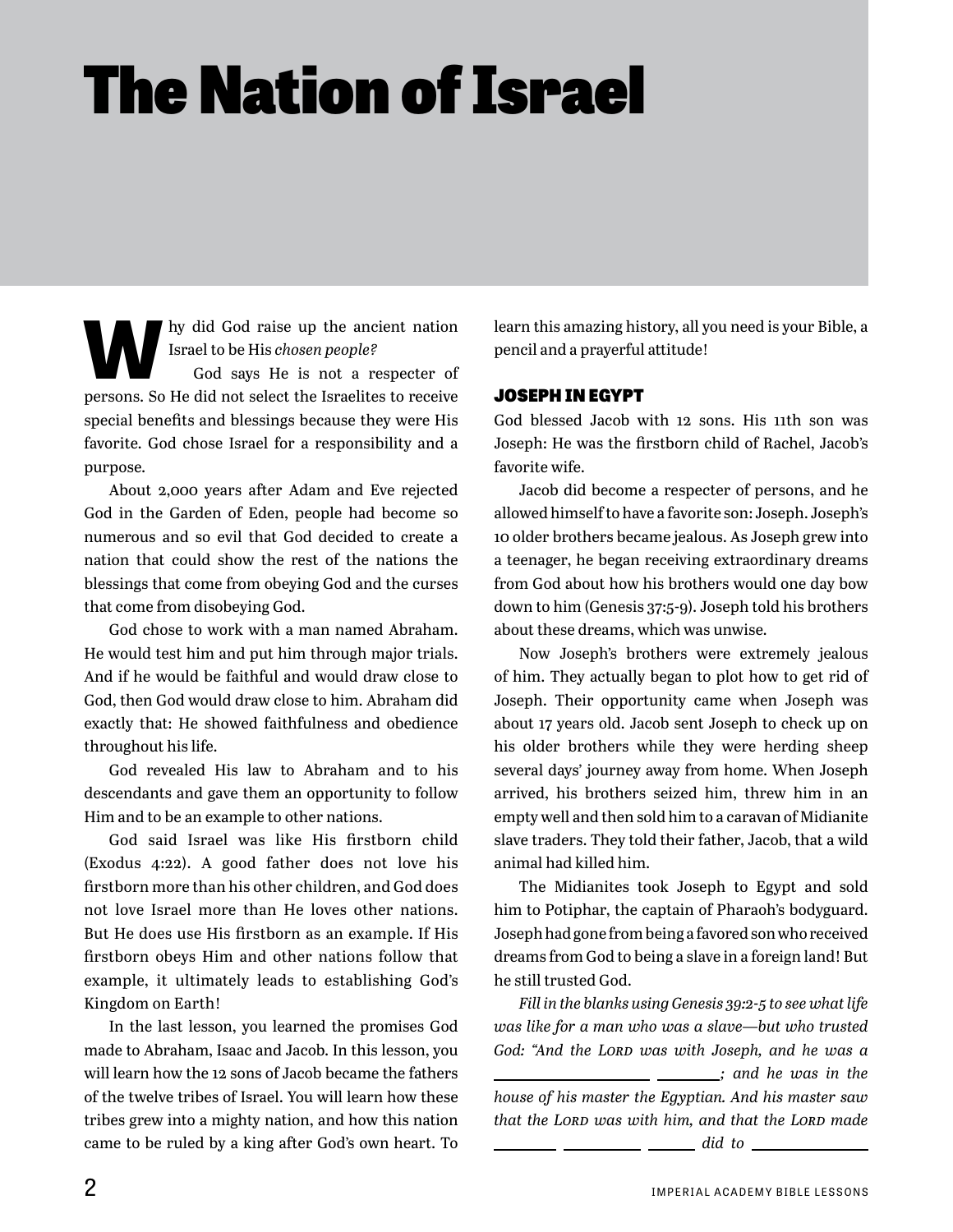| in his hand. And Joseph found _____________ in his                                       |  |
|------------------------------------------------------------------------------------------|--|
| _____________, and he served him: and he made him                                        |  |
| $\hspace{2.5cm} over\hspace{1.5cm} his \_\_ \; and\hspace{1.5cm} all\hspace{1.5cm} that$ |  |
| he had he put into his hand. And it came to pass from                                    |  |
|                                                                                          |  |
| ____________, and over all that he had, that the LORD                                    |  |
| __________________the Egyptian's house for Joseph's sake;                                |  |
|                                                                                          |  |
| he had in the $\_\_\_\_\_$ , and in the $\_\_\_\_\_\_$ .                                 |  |

While Joseph worked in Potiphar's house, however, Potiphar's wife became attracted to him and wanted to commit adultery with him. She repeatedly tried to make Joseph sleep with her, but Joseph stayed faithful to God's law against adultery and always refused.

One day, when Joseph was alone, Potiphar's wife grabbed him by his coat and demanded that he sleep with her. But Joseph slipped out of his coat and ran. Angry that Joseph had rejected her, Potiphar's wife showed Joseph's coat to her husband and told him that Joseph tried to harm her. Potiphar believed his wife and threw Joseph in jail (verses 16-20).

Joseph had gone from young slave to trusted servant to innocent prisoner! Yet he still trusted God and obeyed God's laws.

*Read verses 21-23 to see how God prospered Joseph: "But the Lord was with Joseph, and showed him* \_\_\_\_\_\_\_\_\_\_\_, and gave him \_\_\_\_\_\_\_\_\_\_ in *the sight of the keeper of the prison. And the keeper of the prison* \_\_\_\_\_\_\_\_\_\_\_\_\_\_\_\_\_\_\_\_ to Joseph's hand all *the* \_\_\_\_\_\_\_\_\_\_\_\_\_\_\_\_\_\_\_\_\_that were in the prison; and *whatsoever they did there, he was the doer of it. The keeper of the prison looked not to any thing that was under his hand; because the Lord was with him, and*  that which he did, the Lorp made it to \_\_\_\_\_\_\_\_\_\_\_\_\_\_\_\_\_."

Later, the pharaoh's butler and his chief baker were thrown into the same jail; they were both suspects in a conspiracy against the pharaoh. When each of them had a strange dream, God gave Joseph the ability to interpret the meaning of their dreams (Genesis 40:1-19).

Joseph told the butler that he would be freed from jail and given back his old job. He informed the baker that he would be hanged for treason. Both prophecies came true! Joseph asked the butler to tell Pharaoh that he was innocent, but the butler forgot about him and Joseph remained in prison for two more years.

Then Pharaoh himself had an unusual dream. The butler remembered Joseph and informed Pharaoh

that he knew a man who could interpret dreams.

The pharaoh sent for Joseph and told him about his dream. After listening to the pharaoh's dream, God revealed to Joseph that it meant Egypt would be blessed with seven years of plenty, then cursed with seven years of famine. Joseph advised Pharaoh to store away one fifth of all crops during the years of plenty, so that the Egyptians would have enough food to survive the seven years of famine. Pharaoh was so impressed with Joseph's wisdom that he appointed Joseph to be the prime minister of Egypt. In one day, Joseph went from foreign slave prisoner to second in command over the Egyptian empire!

Pharaoh was impressed with the young Israelite, but Joseph specifically denied personal credit for the interpretations.

*Fill in the blanks using Genesis 41:16 to see Joseph's response to Pharaoh: "And Joseph answered Pharaoh, saying, It is* \_\_\_\_\_\_\_ *in* \_\_\_\_\_\_: \_\_\_\_\_\_\_ *shall give Pharaoh an of ."*

The years of famine came: Jacob's family in the neighboring territory of Canaan began to run out of food. Jacob sent his 10 eldest sons to Egypt to try to buy some grain. When these Israelites arrived in Egypt, they encountered the chancellor. They did not recognize that he was Joseph, but Joseph recognized them.

Joseph had not seen his brothers since the day they ganged up on him and sold him to strangers. He did not tell them who he was. Instead, he accused them of being spies. He said he would not believe that they were innocent brothers who just wanted to buy food unless they brought their youngest brother, Benjamin, to Egypt. Benjamin was special to Jacob, because he was Rachel's only other son besides Joseph. The brothers were afraid to ask their father to let Benjamin go to Egypt.

| Turn to Genesis 42:21 and fill in the blanks to see       |                              |  |  |  |
|-----------------------------------------------------------|------------------------------|--|--|--|
| what these brothers thought: "And they said one to        |                              |  |  |  |
| another, We are verily ________________ concerning our    |                              |  |  |  |
| brother [Joseph], in that we saw the $\_\_$               |                              |  |  |  |
| of his ___________, when he _____________________ us, and |                              |  |  |  |
| $we \_\_\_\_\_\_\_\_\_\_\_\_\_\_$ ; therefore is this     |                              |  |  |  |
|                                                           | $\frac{1}{2}$ come upon us." |  |  |  |

The brothers felt guilty that they had sold Joseph into slavery. They still did not know that he had become the Egyptian chancellor with whom they were dealing. Joseph made matters worse for them by hiding their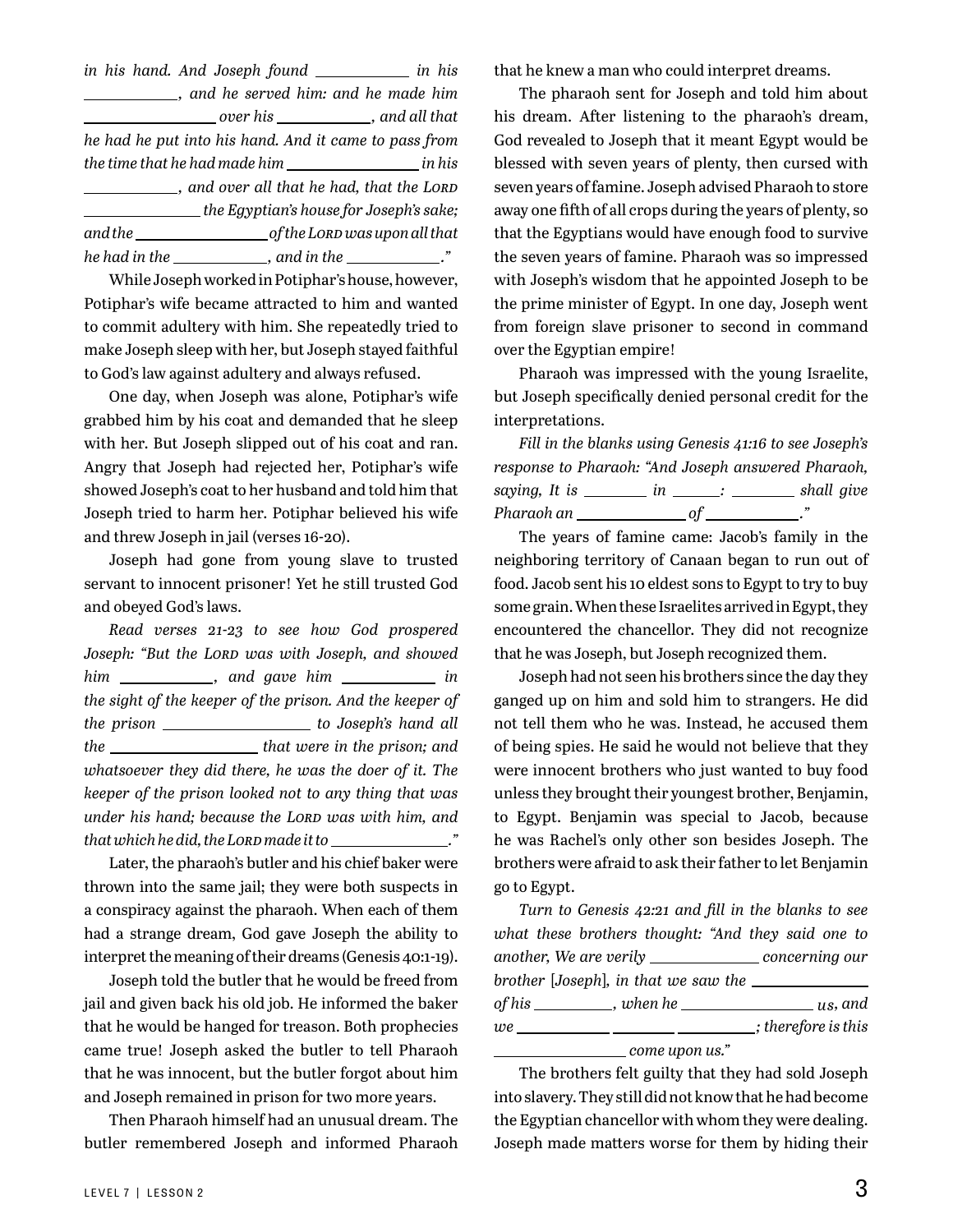

Joseph's cup is discovered in Benjamin's grain sack.

money inside their grain sacks. When the brothers discovered the money on their way home, they thought the Egyptians would accuse them of stealing.

When the famine worsened, Jacob eventually allowed Benjamin to go to Egypt, since it was the only way the family could obtain more food. Joseph was overjoyed to see Benjamin, but he still did not tell his brothers who he was. Once again he told his steward to hide the brothers' money in their grain sacks. He ordered that his own personal silver cup be placed in Benjamin's sack.

After the brother's left, Joseph had Egyptian soldiers arrest them for theft. When the brothers were brought before Joseph, they were afraid he would never let Benjamin go and that their father would die in sorrow. They bowed before Joseph and begged for mercy, just as Joseph had seen in his dream when he was a teenager. At that moment, Joseph could not hold it in any longer!

"I am Joseph!" he said. "Does my father live?"

The brothers were shocked and greatly troubled. The young brother they had sold into slavery was now the second-most powerful man in the world! But Joseph was kind and forgave his brothers, because he focused not on himself or on them, but on what God was doing (Genesis 45:5).

Joseph sent his brothers to bring Jacob and the rest of the family to Egypt.

#### ISRAEL BECOMES A NATION

The pharaoh welcomed Joseph's family and gave them Goshen, the most fertile land in Egypt, as their domain. They became herdsmen and shepherds, and Pharaoh set some of them over his own cattle.

Joseph introduced Pharaoh to his father, Jacob. Jacob told Pharaoh that he had lived a long and hard life. His deceit toward his father and his brother had not paid off in a comfortable, easy life free of heartache and suffering. But the fact that he believed and obeyed God meant that God was with him—He took the promises made to Abraham and Isaac, and continued them through Jacob (whom He named Israel) and through Jacob's 12 sons.

Now the descendants of Abraham would finally become a nation.

God blessed the Israelites: They grew in wealth and prosperity. By the time Joseph died, there were thousands of Israelites. But they were still inside Egypt, with no homeland of their own.

After Joseph died, a new pharaoh came to the throne. He feared that Egypt's enemies might be able to ally with these foreign Israelites who lived among the Egyptians. If that happened, they could destroy his empire from the inside out. He also decided that he could oppress the Israelites and make them into his slaves.

In Egyptian slavery, the Israelites lost and forgot much of their heritage. Many or most of them forgot the laws, the faith and the obedience they inherited from their 12 fathers and from Jacob, Isaac and Abraham. They forgot the God of Abraham and were influenced by the pagan religion of Egypt.

For more than 100 years, the descendants of Abraham lived with minimum freedom and maximum hard labor. The Egyptians turned the Israelites into property that they could buy, sell, overwork, abuse and even murder!

Yet the more the Egyptians oppressed the Israelites, the more their population grew. Eventually, the pharaoh decreed that all Israelite baby boys be killed (Exodus 1:22). This would slow down the Israelites' population growth and make it so that the only Israelites left would be women. They would have no Israelites to marry, their children would be considered Egyptian, and the Israelite race would eventually cease to exist.

During this crisis, a baby boy was born in secret. His mother hid him from the Egyptians in the hut she lived in for three months. But then the boy was too big and too noisy to safely hide. She put him in a basket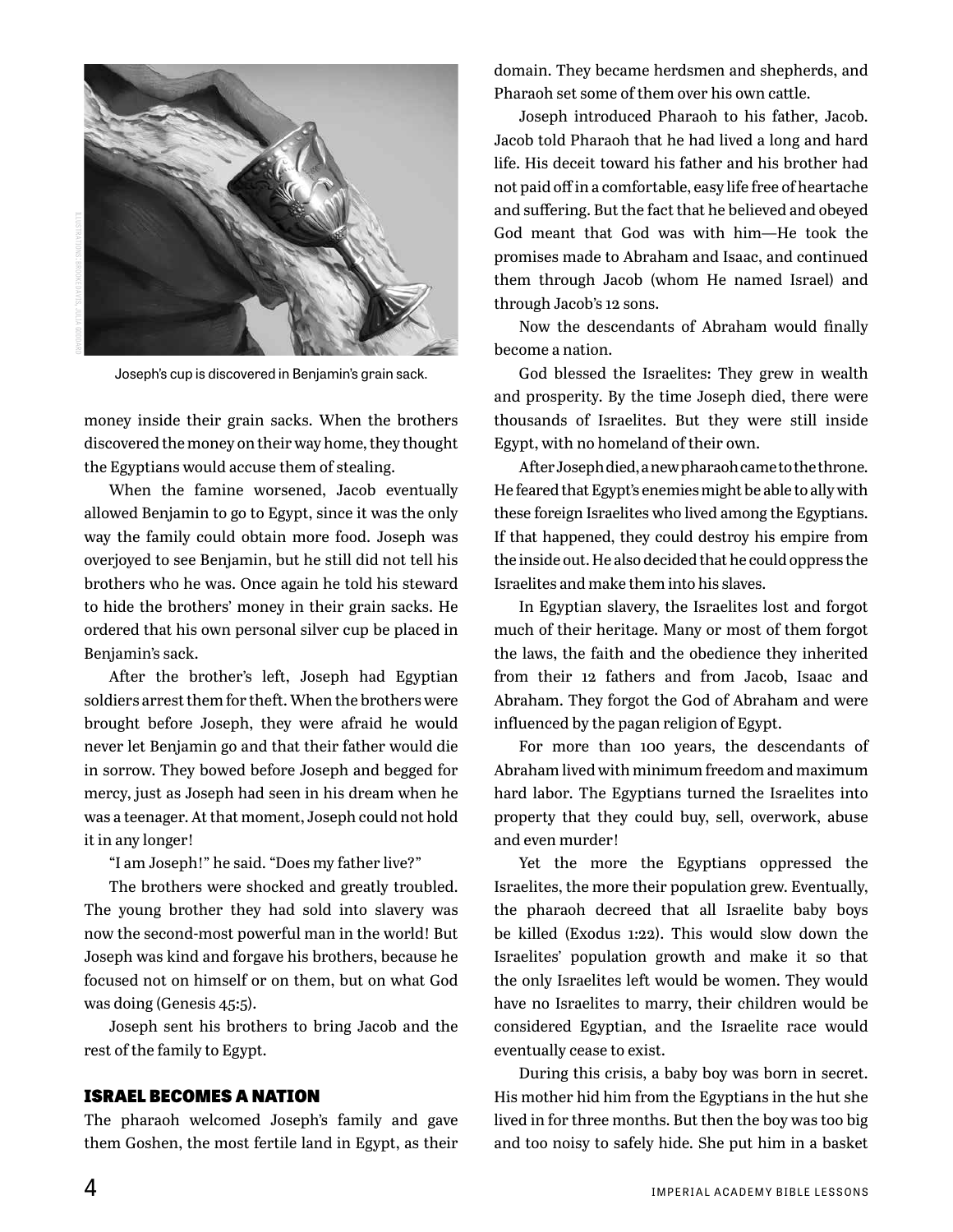

Moses's mother sends him down the Nile River in a basket.

she had made out of reeds and put it on the Nile River. Now this baby's life was in the hands of the only One who could save him: the God of Abraham.

The basket did not tip over. It was not discovered by soldiers or by any other Egyptian who would carry out Pharaoh's order and drown the child. It was discovered by Pharaoh's daughter. The princess felt sorry for the baby and chose not to obey her father's evil command. In fact, she decided to raise this Israelite child as her own son. She named him Moses.

This was the miraculous power of the God of Abraham!

As an adopted grandson to Pharaoh, Moses grew up in the royal palace and was trained by the best teachers in Egypt. According to a Jewish historian named Josephus, Moses became a successful general in the Egyptian military.

Moses was accepted as an Egyptian, but he and others knew that he was actually an Israelite. He

did not know it yet, but God was preparing him for leadership—not over Egypt, but over Israel.

When Moses was about 40 years old, he saw an Egyptian taskmaster beating an Israelite slave. He became so angry at the taskmaster's cruelty that he killed him. He buried the taskmaster's body in the sand (Exodus 2:11-12).

When Pharaoh found out what Moses had done, Moses ran for his life to the land of Midian. There he married a Midianite woman and lived as a shepherd for 40 years.

*Fill in the blanks using verses 23-25 to see what happened in Egypt during those decades: "And it came to pass in process of time, that the of died: and the children of Israel by reason of the bondage, and they and \_\_\_\_\_\_\_\_\_\_\_\_\_\_ \_\_\_\_\_\_\_\_ came up unto* <u>by reason of the bondage. And</u> *heard their* \_\_\_\_\_\_\_\_\_\_\_\_\_\_\_\_\_\_\_, and \_\_\_\_\_\_\_\_\_\_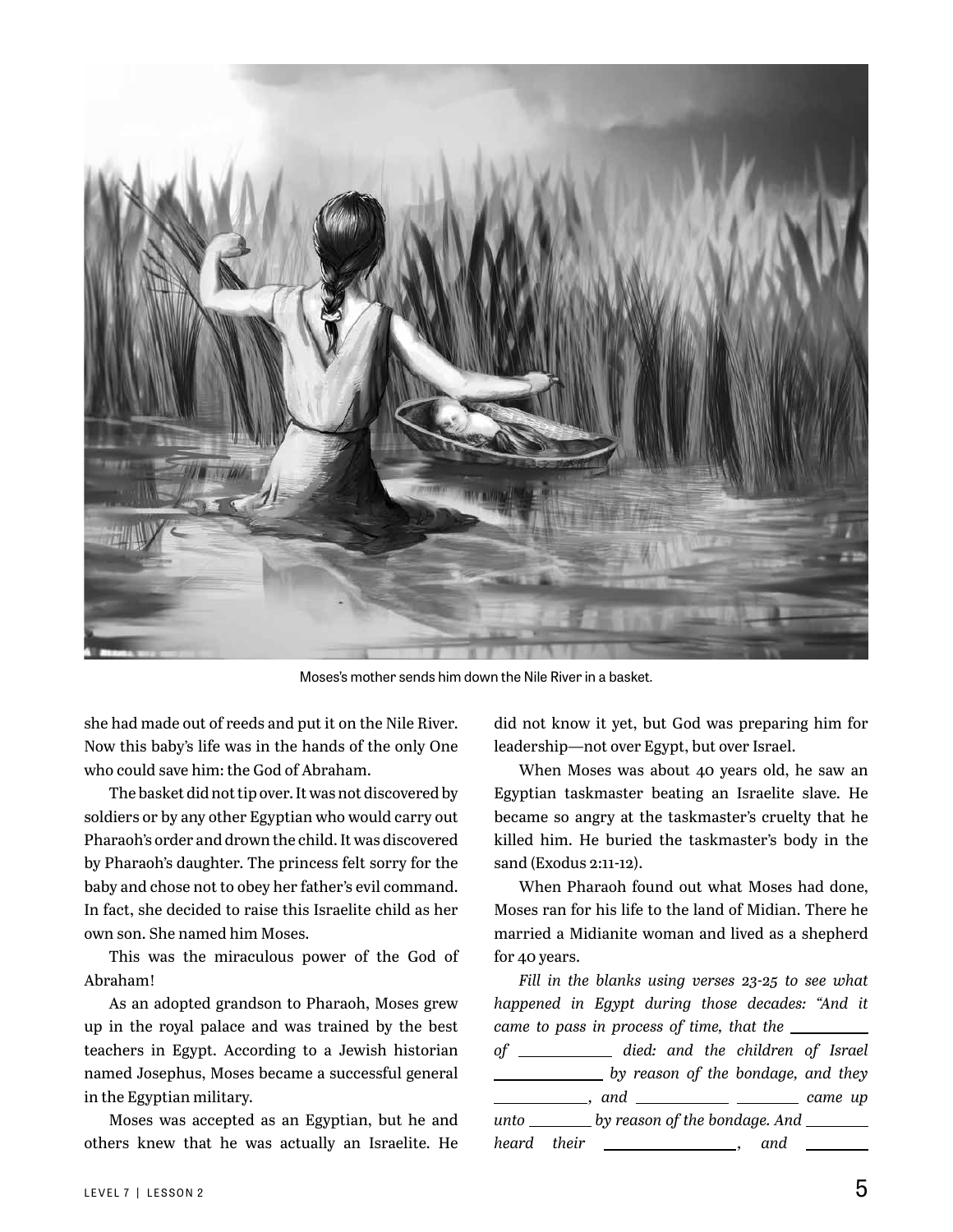*remembered his* \_\_\_\_\_\_\_\_\_\_\_\_\_\_\_\_\_\_\_\_ with Abraham, *with Isaac, and with Jacob. And God looked upon the children of* \_\_\_\_\_\_\_\_\_\_\_\_, and \_\_\_\_\_\_ had  *unto them."*

Now was the time God appointed to deliver the nation of Israel out of slavery. The one God called to lead them was Moses. One day while Moses was herding his flocks, God appeared to him in the form of a fire that burned in a bush yet did not consume it (Exodus 3:2-3). When Moses walked closer, a voice from the bush said, "Moses! Do not come near; put off your shoes from your feet, for the place on which you are standing is holy ground." When Moses obeyed and removed his sandals, the voice said, "I am the God of your father, the God of Abraham, the God of Isaac, and the God of Jacob."

"I have seen the affliction of my people who are in Egypt," God said, "and have heard their cry because of their taskmasters; I know their sufferings, and I have come down to deliver them out of the hand of the Egyptians, and to bring them up out of that land to a good and broad land, a land flowing with milk and honey, to the place of the Canaanites. Come, I will send you to Pharaoh that you may bring forth my people, the sons of Israel, out of Egypt."

Moses feared the voice of God, but he also feared the power of Pharaoh. "Who am I that I should go to Pharaoh, and bring the sons of Israel out of Egypt?" he responded. "The Israelites will not believe me or listen to my voice, for they will say, 'The LORD did not appear to you.'" Moses did not have enough faith in God.

To strengthen Moses's faith, God performed miracles, turning his staff into a snake and back again, and making his hand leprous and then whole again. God also said that Moses's brother, Aaron, would serve as his spokesman (Exodus 4:14-16). Moses was corrected, his faith was strengthened, and he obeyed God and set out for Egypt.

#### EXODUS FROM EGYPT

When Moses and Aaron arrived in Egypt, Aaron spoke for Moses and told Pharaoh, "Thus says the LORD, the God of Israel, 'Let my people go, that they may hold a feast to me in the wilderness.'" Pharaoh replied, "Who is the LORD, that I should obey his voice and let Israel go? I do not know the Lord, and moreover I will not let Israel go."

This command only made Pharaoh angry. Instead of letting the Israelites go, he took away their straw

supply so that they had to glean it themselves at night in order to still produce the same number of bricks the taskmasters demanded from them each day. Now the Israelites were suffering even more, and they blamed Moses for it! If he had not stood up for what God said, their enslavement could have continued without this additional burden.

But God already knew that Pharaoh would not free the Israelites so quickly. He had a plan not only for the Israelites but for Pharaoh, the Egyptians and all the false gods of Egypt. The Egyptians believed in river gods, earth gods, sky gods, a frog-headed goddess, a god that looked like a golden calf, a serpent goddess who protected Pharaoh and numerous other gods. The Israelites themselves had also begun to believe in these false gods.

God chose to free the Israelites in a way that would prove that all the gods of Egypt were nothing but myths.

To accomplish this purpose, God devastated Egypt by sending 10 supernatural plagues. Each of these plagues was unique. Each one not only disproved that the Egyptian gods had any power to prevent it, but it also proved that these gods did not exist! God turned the Nile into a river of blood, disproving the river gods. He filled the country with millions of frogs, thus disproving the frog-headed god. Each plague disproved another god or group of gods.

During the plagues, Pharaoh would panic and promise to free the Israelites. Yet as soon as God removed a plague, Pharaoh would change his mind.

You can read about each of the 10 plagues in Exodus 7-12.

The 10th and final plague finally broke Pharaoh's will and caused him to let the Israelites go. This plague had to do with the firstborn. Through Moses, God told Pharaoh that the Israelites were like His firstborn child. If Pharaoh did not free the Israelites, God would kill every firstborn man, woman, child and animal in Egypt. Moses publicly warned the Egyptians and the Israelites that this catastrophe was coming. But Pharaoh ignored the warning.

*To see the results of Pharaoh's rebellion, fill in the blanks from Exodus 12:29-31: "And it came to pass, that at the Lord all the in the land of \_\_\_\_\_\_\_\_*, *from the of*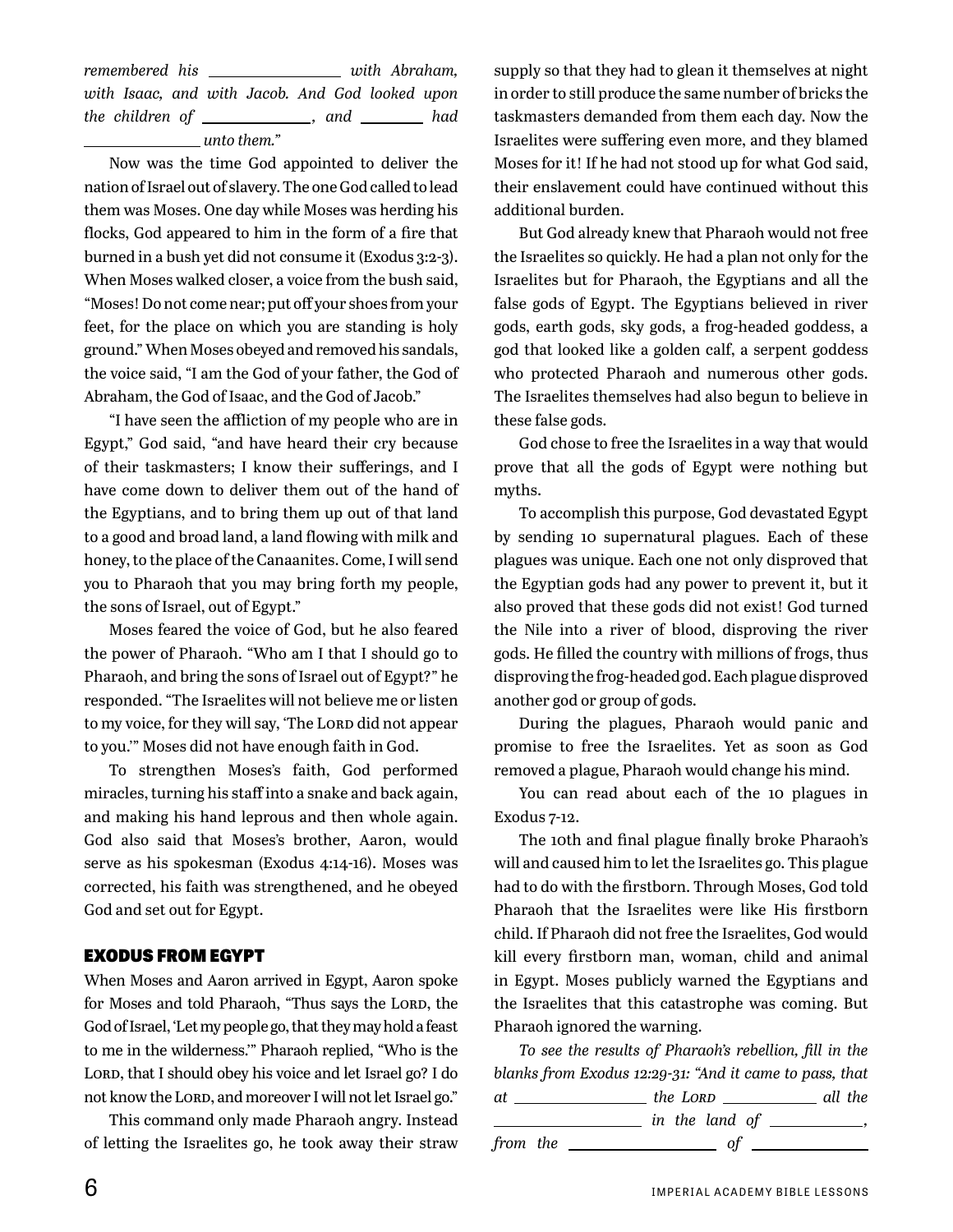|                                                      | the _______________that was in the dungeon; and all the     |
|------------------------------------------------------|-------------------------------------------------------------|
|                                                      | $of$ And Pharaoh                                            |
|                                                      | rose up in the night, he, and all his servants, and all the |
|                                                      | Egyptians; and there was a great cry in Egypt; for there    |
|                                                      | $was not a \_\_\_\_\$ where there was $\_\_\_\_\_\_\_\$     |
|                                                      | ____________________________. And he called for Moses       |
|                                                      | and Aaron by night, and said, Rise up, and _______          |
|                                                      |                                                             |
|                                                      | and the $\_\_\_\_$ of $\_\_\_\_\_$ ; and go,                |
| _______________ the ____________, as you have said." |                                                             |

The next day, the Egyptians were desperate for the Israelites to leave. After enslaving them for several generations without pay, they now gave the Israelites silver and gold. The Israelites left Egypt with great joy that night. God led them with a miraculous cloud during the day and a fiery pillar at night (Exodus 13:21).

Nearly a week later, living in a desolated land with so many dead and with all the slaves gone, Pharaoh once again changed his mind. He mustered his army to pursue the Israelites and recapture them. The Egyptian army closed in on the Israelites while they were camped by the Red Sea.

When the Israelites saw the Egyptians, they complained to Moses, saying, "Is it because there are no graves in Egypt that you have taken us away to die in the wilderness? What have you done to us, in bringing us out of Egypt?"

|                                      | See Moses's reply in Exodus 14:13-14: "And Moses said                                                                           |  |
|--------------------------------------|---------------------------------------------------------------------------------------------------------------------------------|--|
|                                      | $unto the people, \underline{\hspace{2cm}} you \underline{\hspace{2cm}}, \underline{\hspace{2cm}}$                              |  |
|                                      |                                                                                                                                 |  |
|                                      | the _________, which he will show to you to day: for                                                                            |  |
|                                      | the _________________________ whom you have seen to day,                                                                        |  |
|                                      | you shall see them again ______ __________ ______                                                                               |  |
|                                      | $\frac{1}{\sqrt{1-\frac{1}{2}}}\cdot$ The $\frac{1}{\sqrt{1-\frac{1}{2}}}\cdot$ shall $\frac{1}{\sqrt{1-\frac{1}{2}}}\cdot$ for |  |
| you, and you shall hold your peace." |                                                                                                                                 |  |

God moved the pillar cloud to block the Egyptian forces, and He told Moses to stretch his staff over the Red Sea. When Moses obeyed, the waters parted and a path of dry land appeared across the sea floor. The millions of Israelite men, women and children walked through this path to safety (verse 22).

Pharaoh saw this incredible miracle and yet led his army onto the dry sea floor to pursue the Israelites. Once all the Israelites had reached the other side, Moses lifted his staff again and the walls of water

crashed back together, crushing the Egyptian army! God had completely delivered Israel from the bondage of Egypt.

Despite this mighty miracle and others, however, most of the Israelites never fully trusted God. God led them to the Promised Land, territory He had promised Abraham where they could have a nation of their own. But the Israelites were too afraid of the Canaanites who lived there and lacked faith that God would perform more miracles. God punished their disobedience and faithlessness by making them wander in the wilderness for 40 years.

When the Israelites finally did enter the Promised Land, they still lacked the obedience and faith to drive all the Canaanites out of the land as God had told them. They allowed many Canaanites to live among them, and they adopted many of their pagan religious practices.

As time went on, a cycle developed. The Israelites would reject God's law, and God would allow a foreign power to oppress them. When the Israelites repented, God would raise up a leader called a judge who would lead the people to believe and obey God, and they would achieve miraculous victories. But then the Israelites would turn away from God once again. This tragic cycle repeated itself over and over for three centuries. This became known as the time of the judges, which is recorded in the book of Judges in the Bible.

*Fill in the blanks for a one-verse summary of what the time of the judges was like* (*Judges 21:25*)*: "In those days there was* \_\_\_\_\_\_ \_\_\_\_\_\_\_\_\_\_ \_\_\_\_\_\_ \_\_\_\_\_\_\_ *every man did that which was* \_\_\_\_\_\_\_\_\_\_\_ in his *."*

#### ISRAEL DEMANDS A KING

Toward the end of the time of the judges, the 12 tribes of Israel were being led by a prophet and judge named Samuel. The nation prospered during this time because Samuel was faithful to God and taught others to believe God and obey His law. When Samuel grew old, however, his sons were the opposite of their father's good example.

The Israelites saw that Samuel's sons took bribes and judged people unfairly, and their leaders came to Samuel and demanded to have a king rule over them, like all the nations around them.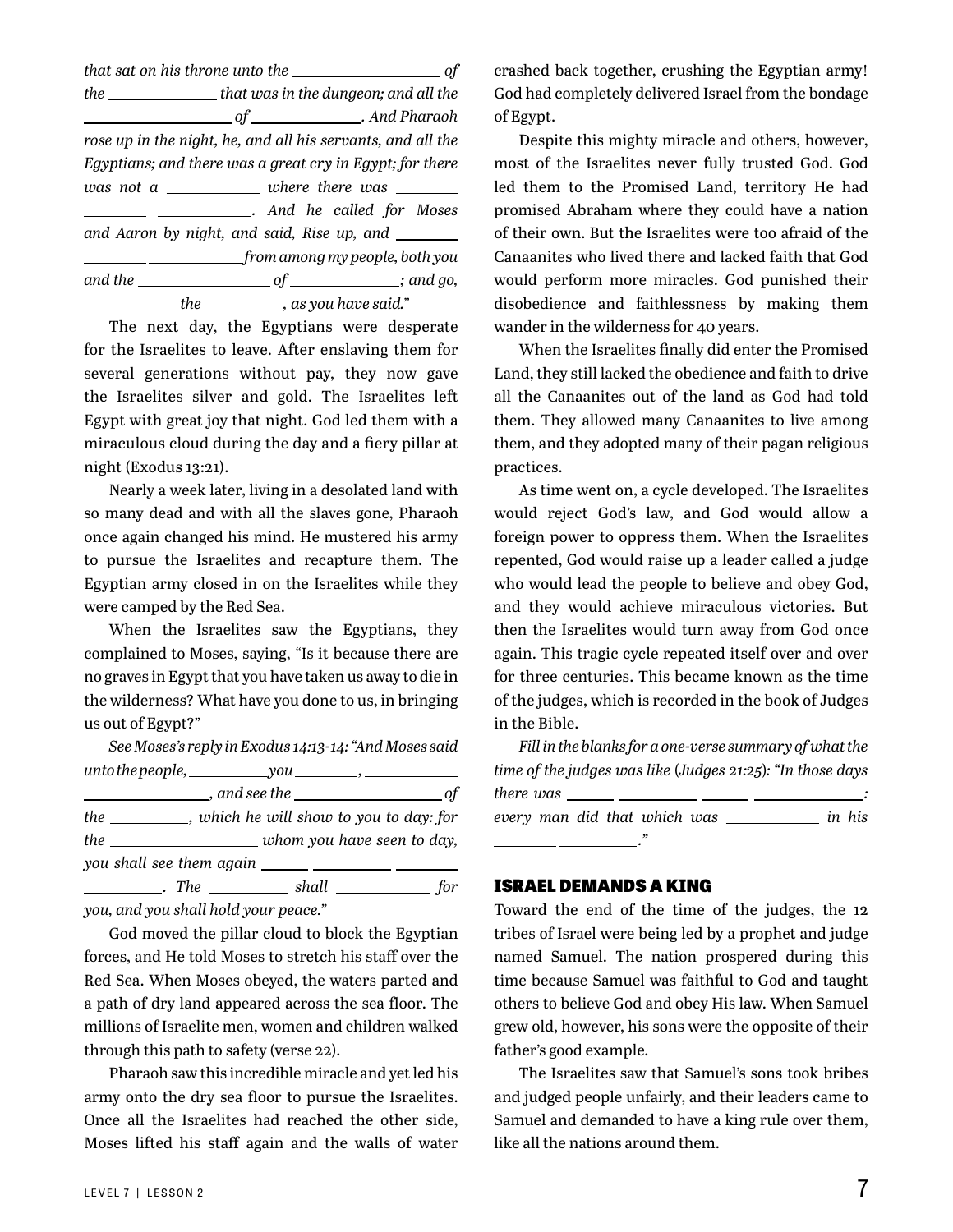*Read 1 Samuel 8:7 to see how God answered their*  request: "And the Lorp said unto Samuel, Hearken unto *the voice of the people in all that they say unto you: for they have not* \_\_\_\_\_\_\_\_\_\_\_\_\_\_\_\_\_\_\_\_\_\_\_\_\_\_\_\_\_\_\_\_\_\_, but they *have , that I should over ."*

God told Samuel to warn the people what to expect if they got what they wanted: a king like all the other nations. A king would take their sons to fight in his army, take their daughters to be his servants, and take portions of their property (verses 11-18).

*Fill in the blanks using 1 Samuel 10:17-19 to see how Samuel continued to warn the people: "And Samuel called the people together unto the Lorp to Mizpeh; And said unto the children of Israel, Thus says the Lord God of Israel, I brought up Israel* 

| $\frac{1}{\sqrt{1-\frac{1}{\sqrt{1-\frac{1}{\sqrt{1-\frac{1}{\sqrt{1-\frac{1}{\sqrt{1-\frac{1}{\sqrt{1-\frac{1}{\sqrt{1-\frac{1}{\sqrt{1-\frac{1}{\sqrt{1-\frac{1}{\sqrt{1-\frac{1}{\sqrt{1-\frac{1}{\sqrt{1-\frac{1}{\sqrt{1-\frac{1}{\sqrt{1-\frac{1}{\sqrt{1-\frac{1}{\sqrt{1-\frac{1}{\sqrt{1-\frac{1}{\sqrt{1-\frac{1}{\sqrt{1-\frac{1}{\sqrt{1-\frac{1}{\sqrt{1-\frac{1}{\sqrt{1-\frac{1}{\sqrt{1-\frac{1}{\sqrt{1-\frac{1$ |
|-----------------------------------------------------------------------------------------------------------------------------------------------------------------------------------------------------------------------------------------------------------------------------------------------------------------------------------------------------------------------------------------------------------------------------------|
| out of the hand of the _________________, and out                                                                                                                                                                                                                                                                                                                                                                                 |
| of the hand of all _____________, and of them                                                                                                                                                                                                                                                                                                                                                                                     |
|                                                                                                                                                                                                                                                                                                                                                                                                                                   |
| ________________, who himself                                                                                                                                                                                                                                                                                                                                                                                                     |
| $\underbrace{\hspace{2.5cm}} \hspace{2.5cm} you out of all your \underline{\hspace{2.5cm}} \hspace{2.5cm}$                                                                                                                                                                                                                                                                                                                        |
| and your __________________; and you have                                                                                                                                                                                                                                                                                                                                                                                         |
| said unto him, Nay, but set a ___________ over us. Now                                                                                                                                                                                                                                                                                                                                                                            |



*therefore present yourselves before the LORD by your tribes, and by your thousands."*

But the people still demanded a king, so God led Samuel to anoint a man from the tribe of Benjamin named Saul as king. The people were proud to have him as king.

At first, King Saul tried to follow God's instructions. He was humble, and God was able to win miraculous victories with him. But the new king had a serious weakness: He cared more about what the Israelites thought than what God commanded!

One of Saul's first responsibilities as king was to protect the people from the invading Ammonite army led by King Nahash. With God's help, King Saul and his army totally destroyed the Ammonites, chasing them until only a few scattered soldiers escaped (1 Samuel 11:11).

A couple of years later, the Philistines attacked southern Israel. Once again, King Saul led an army to defend Israel, but the soldiers were afraid of the Philistines. Saul tried to encourage them by saying that Samuel would arrive soon. Because he was a prophet of God, Samuel could offer a sacrifice to God and ask for His help to defeat the Philistines.

Saul decided not to wait for Samuel, however, when the soldiers began to lose faith. Because he feared what the people would do, Saul took matters into his own hands and offered the sacrifices himself, even though he knew God commanded that only priests could offer sacrifices (1 Samuel 13:9).

Samuel arrived just as Saul had finished offering up the faithless, illegal and profane sacrifices.

| Read verses 13-14 to see what Samuel told Saul: "And       |  |
|------------------------------------------------------------|--|
| Samuel said to Saul, You have done ______________________: |  |
|                                                            |  |
|                                                            |  |
| for now would the LORD have $\_\_$                         |  |
| your ________________ upon Israel _______                  |  |
| ____________. But now your __________________ shall not    |  |
| $\overline{\phantom{a}}$ : the LORD has sought him a man   |  |
|                                                            |  |
| has commanded him to be __________________ over his        |  |
| people, because you have not kept that which the LORD      |  |
|                                                            |  |

If Saul would have feared God, believed and obeyed God instead of worrying about the enemy and worrying Samuel was very close to God, and sought His instruction. <br>about what his own people thought, his descendants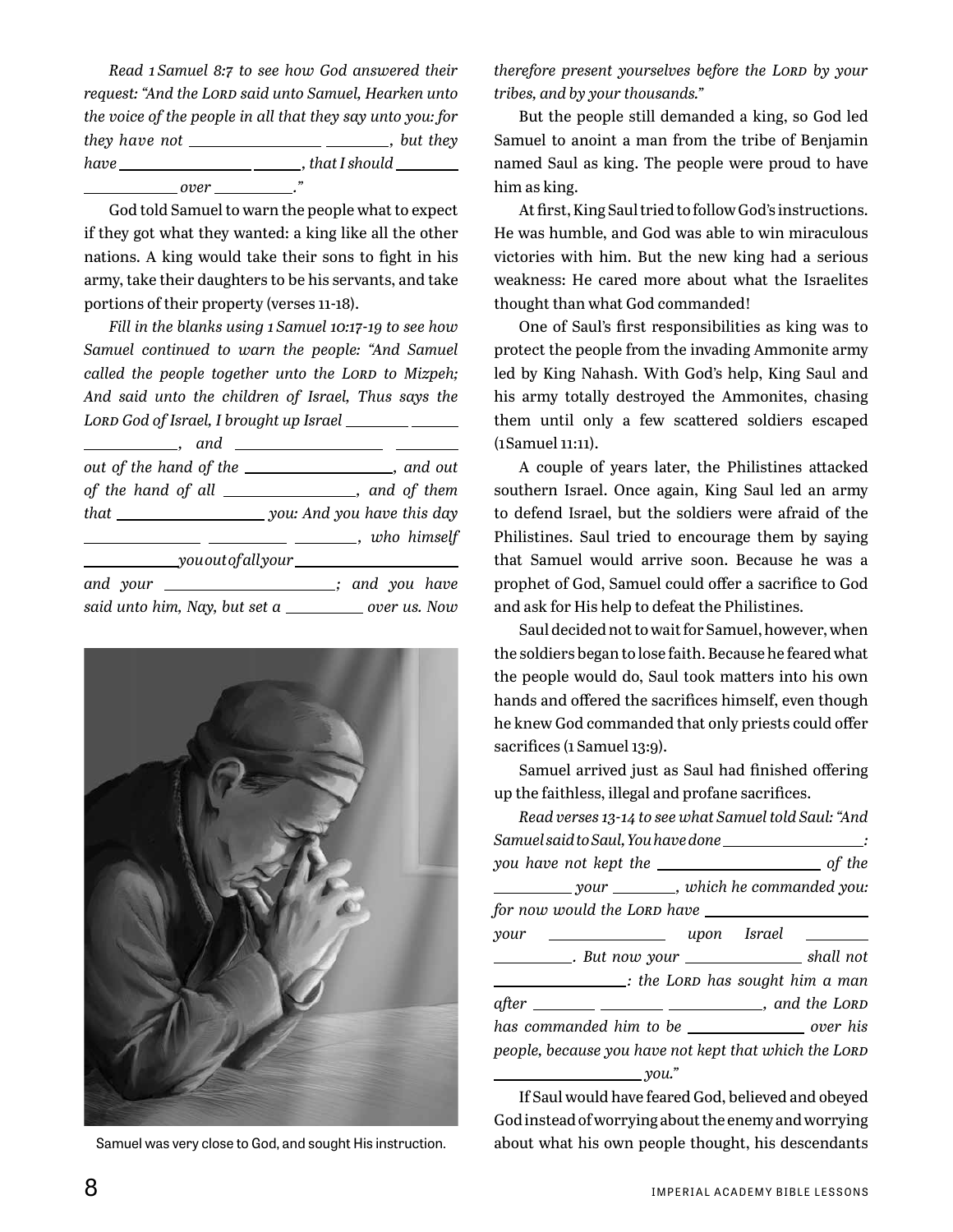

The giant Goliath terrified the Israelites.

could have ruled over Israel forever. But because of Saul's disobedience, God removed his lineage as the royal family of Israel.

Instead, God would look for another king who would obey His law—a man after His own heart.

#### ANOINTING A NEW KING

Some time after this event, God sent the Prophet Samuel on a secret mission to Bethlehem. God told him to travel to the home of a man named Jesse. There, from among Jesse's eight sons, he would find the next king of Israel!

When Samuel came, Jesse had his seven eldest sons ready, but he had his youngest son tending the sheep. He thought that David could never be the one God had chosen to be the king. Samuel was very impressed by Jesse's older sons, but God told Samuel that none of them was the one He had chosen.

*Fill in the blanks using 1 Samuel 16:7 to see what God told His prophet: "But the Lord said unto Samuel, Look not on his countenance, or on the height of his stature;*  because I have refused him: for the Lorp sees not as man *sees; for man on the* 

 $\frac{1}{2}$ , but the LORD looks on the

Samuel asked Jesse if he had another son. Jesse replied that David was in the field, keeping the sheep.

When David arrived, God revealed that this teenager was the one Samuel must anoint as the future king of Israel.

David had a childlike, humble and obedient spirit. God did not want another king like Saul. He wanted a humble, obedient man who would tremble at His word and not at the pressure of the people. In this way, David represents every person who will be born into God's Family. You do not have to be handsome or beautiful or impressive: You have to be childlike, humble, believing and obedient.

King Saul's years of disobeying God had changed him. His moods swung from suicidal depression to violent rage. Saul lost God's Holy Spirit and suffered from demonic influence. His advisers became concerned and sought out a man who could play music on the harp to calm Saul's troubled mind (verses 14- 16). The young man who had developed this skill while tending his father's sheep was a respectable young man named David.

Whenever David played, the evil spirit departed from Saul, and the king's mind had peace.

Over time, a close relationship developed between David and King Saul. Saul appointed David to the honorable position of serving as his armorbearer in battle. Although David knew that God had chosen him to replace Saul, he did not show jealousy toward Saul or impatience with God's timing. Instead he loved his king and served him faithfully.

During this time, the Philistines again invaded Israel. King Saul mustered an army and marched out to drive them back. When the two armies encamped across from each other, an enormous, 10-foot-tall giant came out from the Philistine camp. His name was Goliath. Each morning, he mocked and scorned the men of Israel and the God of Israel, challenging them to fight him.

After 40 days of Goliath's taunting, David came to Saul's camp to deliver food to his brothers.

When David heard Goliath insulting God, he grew angry. "Who is this uncircumcised Philistine, that he should defy the armies of the living God?" he demanded to know.

King Saul saw that David had more faith in God than any of his men, and he allowed David to get ready for battle. David took his sling and five smooth stones. Then he walked forward to fight Goliath.

*."*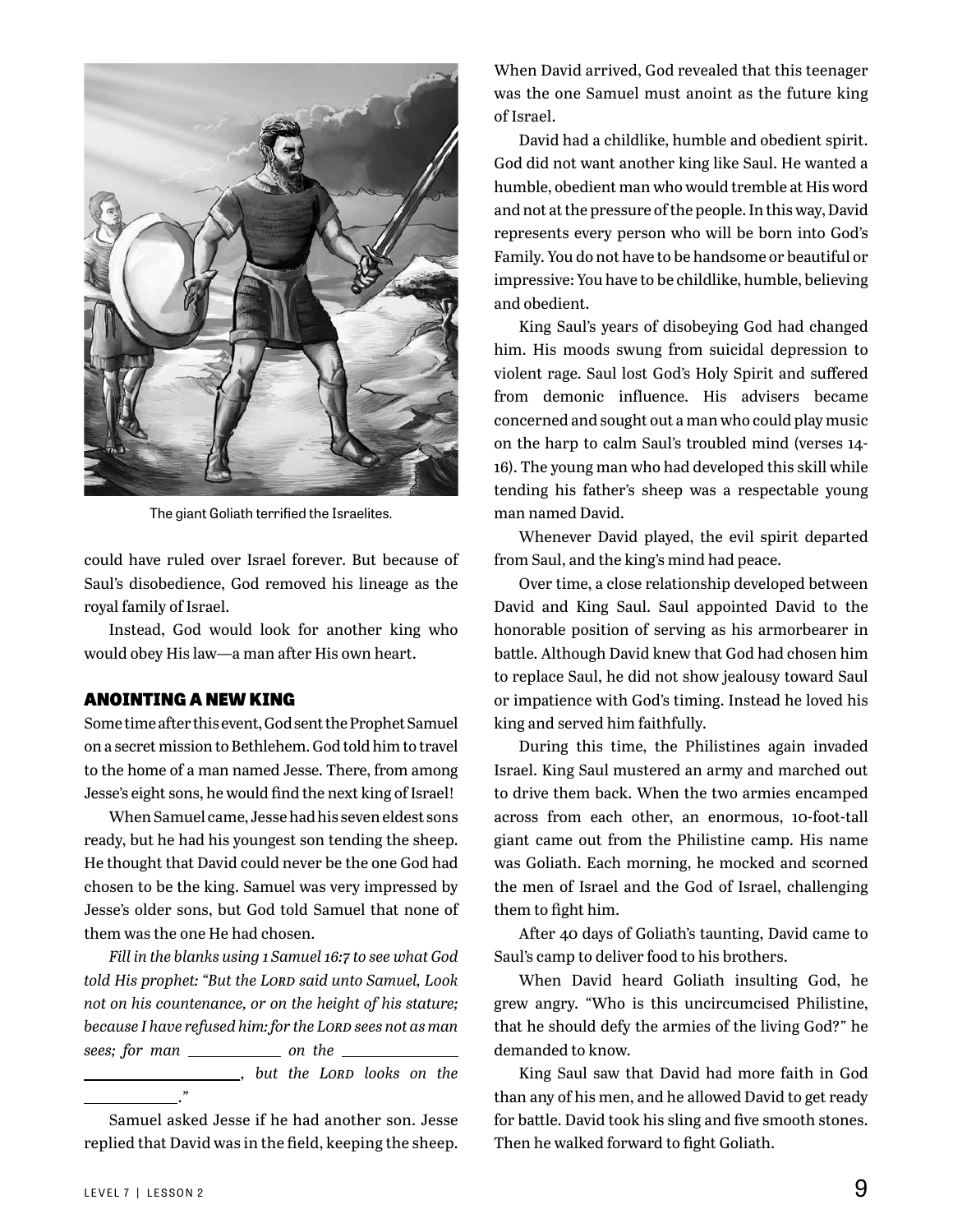Goliath jeered at the sight of a poorly armed young man coming forward to represent Israel's honor. He scorned it as a joke. **"**Am I a dog, that you come at me with a staff?" Goliath jeered. "Come to me, and I will give your flesh to the fowls of the air."

*Read 1 Samuel 17:45-47 and fill in the blanks below to see what David was focused on when his life was on the line: "Then said David to the , You come to me with a \_\_\_\_\_\_\_\_*, and with a *a and with a* <u>*<i>m*</u> *but I i but I*</u> *come to you in the* \_\_\_\_\_\_\_\_\_\_ of the \_\_\_\_\_\_\_\_\_ of *definition*, the <u>contact of the armies of Israel</u>, *whom you have . This day will the deliver you into* \_\_\_\_\_\_\_\_\_\_\_\_\_\_\_\_\_\_\_; *and I will smite you, and take your from you; and I will give the of the host of the this day unto the of the air, and to the of the earth; that all the earth may know that there is a in . And all this assembly*  shall know that the LORD \_\_\_\_\_\_\_\_\_\_\_ not with  *and : for the battle is the , and will give you into ."*

David knew that Goliath was a far greater fighter, but he also believed God would give him the strength to defend His honor and the honor of Israel. So David stepped out in faith to fight for God.

When Goliath heard David's challenge, he rushed him. But David quickly loaded a stone and whirled his sling above his head. He snapped his wrist forward and hurled the stone toward Goliath, striking him in the forehead. The giant crashed to the ground. David ran toward the colossal warrior, yanked his huge sword from out of its sheath, and cut off Goliath's head with his own weapon.

When the Israelite soldiers saw that Goliath was dead, their courage returned. King Saul's army attacked the Philistine forces, forcing them to flee the country. Following the example of David's courage and faith in God, Israel was victorious!

When the people came out to celebrate the victory, the women sang, "Saul has slain his thousands, and David his ten thousands." David had become the hero of Israel.

*Turn to 1 Samuel 18:8 and fill in the blanks below to see how Saul reacted to this victory song: "And*  *was very wroth, and the saying him; and he said, They have ascribed unto David , and to me they have ascribed but : and what can he have more but the ?"*

As Saul became more envious and bitter, David's harp music could no longer cause the evil spirit to leave the king alone. On two occasions, Saul became so murderous that he attempted to kill David with a spear (verse 11). When he failed, he ordered his son Jonathan and his servants to kill David. But Jonathan was a very close friend of David. Together with his sister Michal, who was David's wife, Jonathan helped David escape from the king.

David fled to the mountains of Judah. Although the king had made him his enemy, about 600 men believed in David and followed him, living with him as outlaws for several years.

Saul repeatedly pursued David. On two occasions, David actually had the opportunity to kill King Saul and end his exile, but he refused to raise his hand against God's anointed king. He believed that the only one who had the right to remove Saul from office was God Himself.

#### REIGN OF KING DAVID

When David was 30 years old, God removed Saul from the throne by allowing him to be killed in battle against the Philistines. David and his men wept for Saul, who had been a good man before disobedience and faithlessness corrupted him.

David was then crowned king of the tribe of Judah. The other tribes supported Saul's surviving son, Ishbosheth, for seven years before God allowed David to be crowned king of all 12 tribes of Israel.

God allowed all these trials to test David's faith. Because David obeyed God's instructions, even though he had to endure years of waiting and suffering, God blessed him with a long, prosperous reign over Israel. Not only did God allow David to unify all 12 tribes of Israel, but He also strengthened King David to subdue both the Philistines and the Moabites.

Even though King David strove to obey God, he sometimes stumbled and committed some very serious sins. Although he sinned, he never turned his heart toward sin and completely away from God like Saul had. Instead, King David set one of the best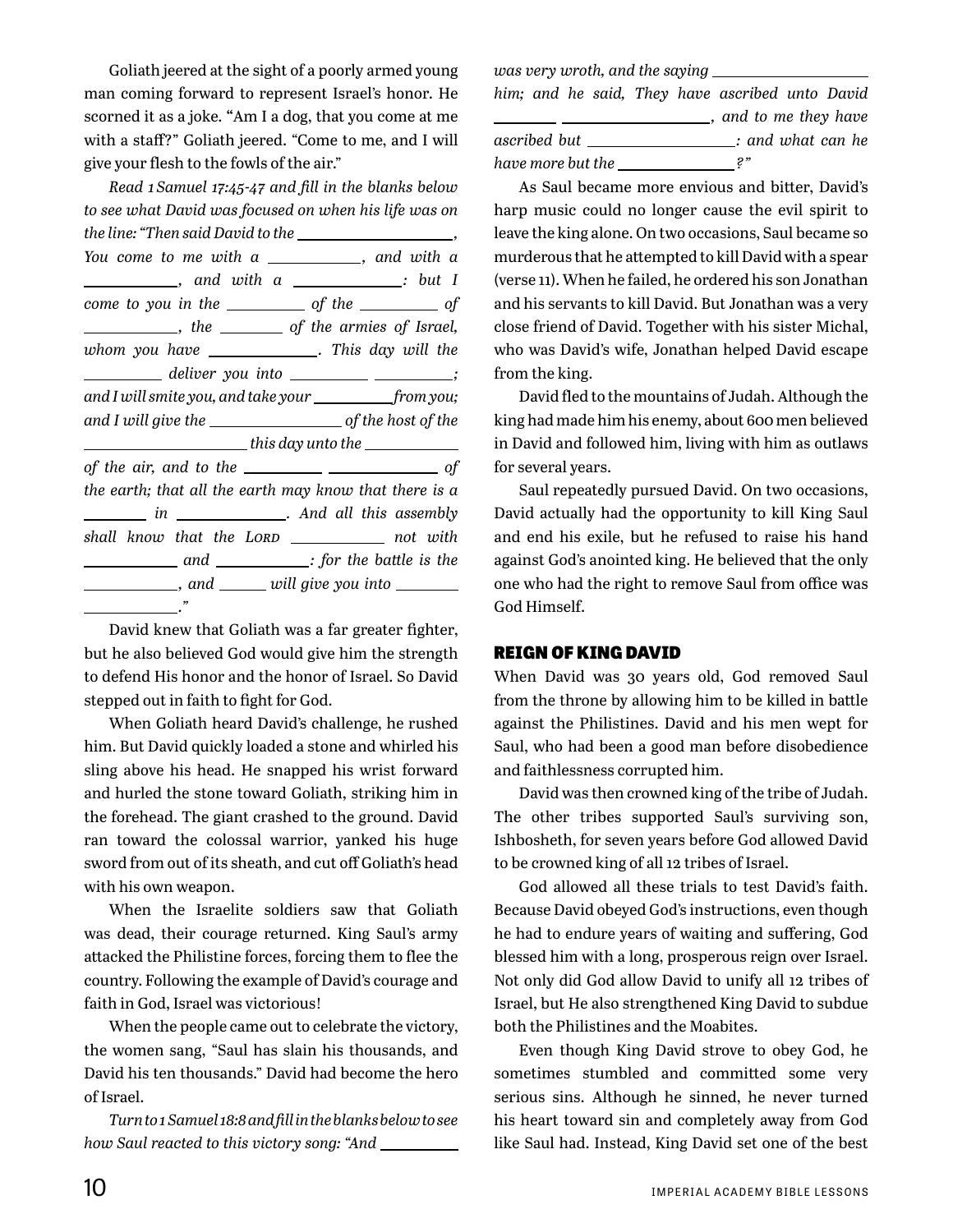examples recorded in the Bible of how to repent deeply toward God!

One of King David's weaknesses was beautiful women. One evening, King David went for a walk on the roof of his palace and saw a beautiful woman bathing. This was Bathsheba, the wife of one of David's "mighty men" (2 Samuel 11:2-3).

David should have gone back downstairs to pray to escape the temptation; instead he allowed himself to succumb to Bathsheba's beauty.

He summoned Bathsheba to the palace and committed adultery with her. Bathsheba got pregnant. To keep his sin from being discovered, David began to scheme and commit more sins. He sent a message to Bathsheba's husband, Uriah, to come home and be with his wife, so everyone would think the baby was fathered by Uriah. But Uriah had more character than David at this point. He would not sleep with her while his fellow soldiers were still out in battle.

David then had some men try to get Uriah drunk so he would then sleep with Bathsheba, but still Uriah did not do so. David was getting desperate and further and further from God. Finally he instructed Uriah's commander to send him to the front line in the most deadly area of the battle, so that he would be killed. That is exactly what happened: Uriah and several other servants of David died on the battlefield.

David then took Bathsheba and married her. He thought he had gotten away with adultery and with murder. Then God sent the Prophet Nathan to teach David a deep lesson about repentance.

*Turn to 2 Samuel 12:1-4 and summarize the words of Nathan:* 

King David grew very angry when he heard the prophet's story, exclaiming, "As the Lorp lives, the man that has done this thing shall surely die."

"You are the man!" exclaimed Nathan.

Nathan showed the king that God knew everything David had done over the past months: "You have killed Uriah the Hittite with the sword, and have taken his wife to be your wife and have slain him with the sword of the children of Ammon!"

Notice how David responded. He could have denied the truth. He could have sent Nathan away and refused to admit the evil he had done. But right then he said, "I have sinned *against the Lord"* (verse 13). He acknowledged his sin, and he focused on God, even though he had also caused dishonor and death in the lives of Bathsheba, Uriah and many others in Israel.

Even after committing these dark sins, David realized that when he sinned, he was sinning not against people but against God.

King David then wrote Psalm 51, a song expressing his heartfelt repentance toward God.

God forgave David, but he would still suffer through years of warfare and family problems because of his grievous sin (verses 9-11). While David was naturally an evil man, like all human beings are, he became righteous because he really learned how to repent and change. Because of David's deep repentance, God prophesies that he will be resurrected at the Second Coming of Jesus Christ to rule over the 12 tribes of Israel forever (Ezekiel 37:24).